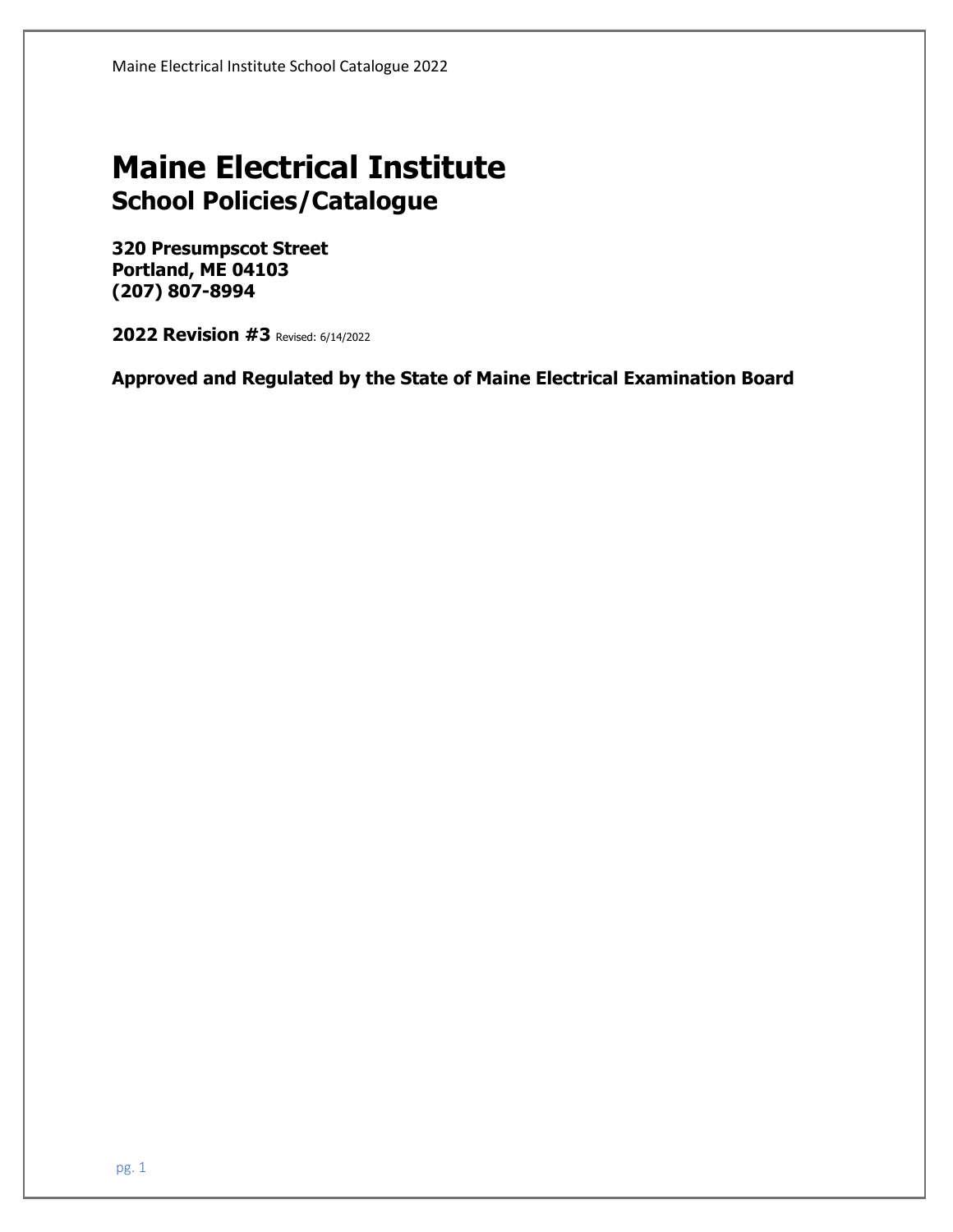# **Table of Contents Page**

| <b>POLICIES FOR IN-CLASS OR LIVESTREAM MACHIMAGE CONTROLLY CONTROLLY PO. 18-19</b> |
|------------------------------------------------------------------------------------|
|                                                                                    |
|                                                                                    |
|                                                                                    |
|                                                                                    |
|                                                                                    |
|                                                                                    |
|                                                                                    |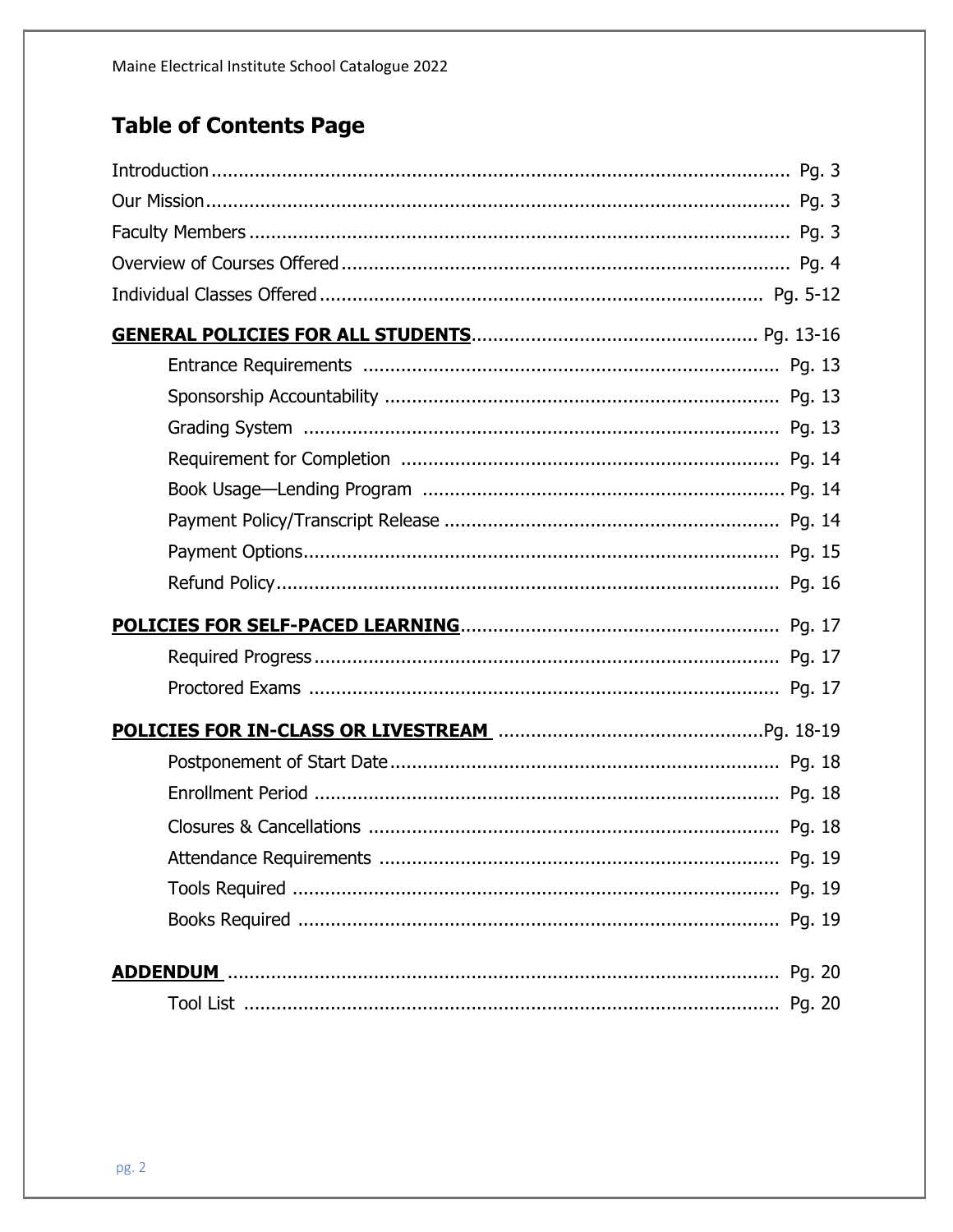## **Introduction**

The Maine Electrical Institute (hereinafter referred to as M.E.I.) offers the finest technology and equipment for student training and is staffed with qualified, approved, and dedicated instructors. We are committed to providing relevant training and high-quality education so that you are confident in your trade and can not only know how to perform a task, but the "why" behind it.

## **Our Mission**

To be the premier educational provider in the State of Maine and to produce a safe, qualified, professional workforce that is confident in their trade and able to serve Maine communities at a high level of service.

## **Faculty Members**

Chief Executive Officer: Matthew Flaherty Director of Education: Adam Lee Billing Officer: Sara Deane Admissions and Enrollment: Sarah Lee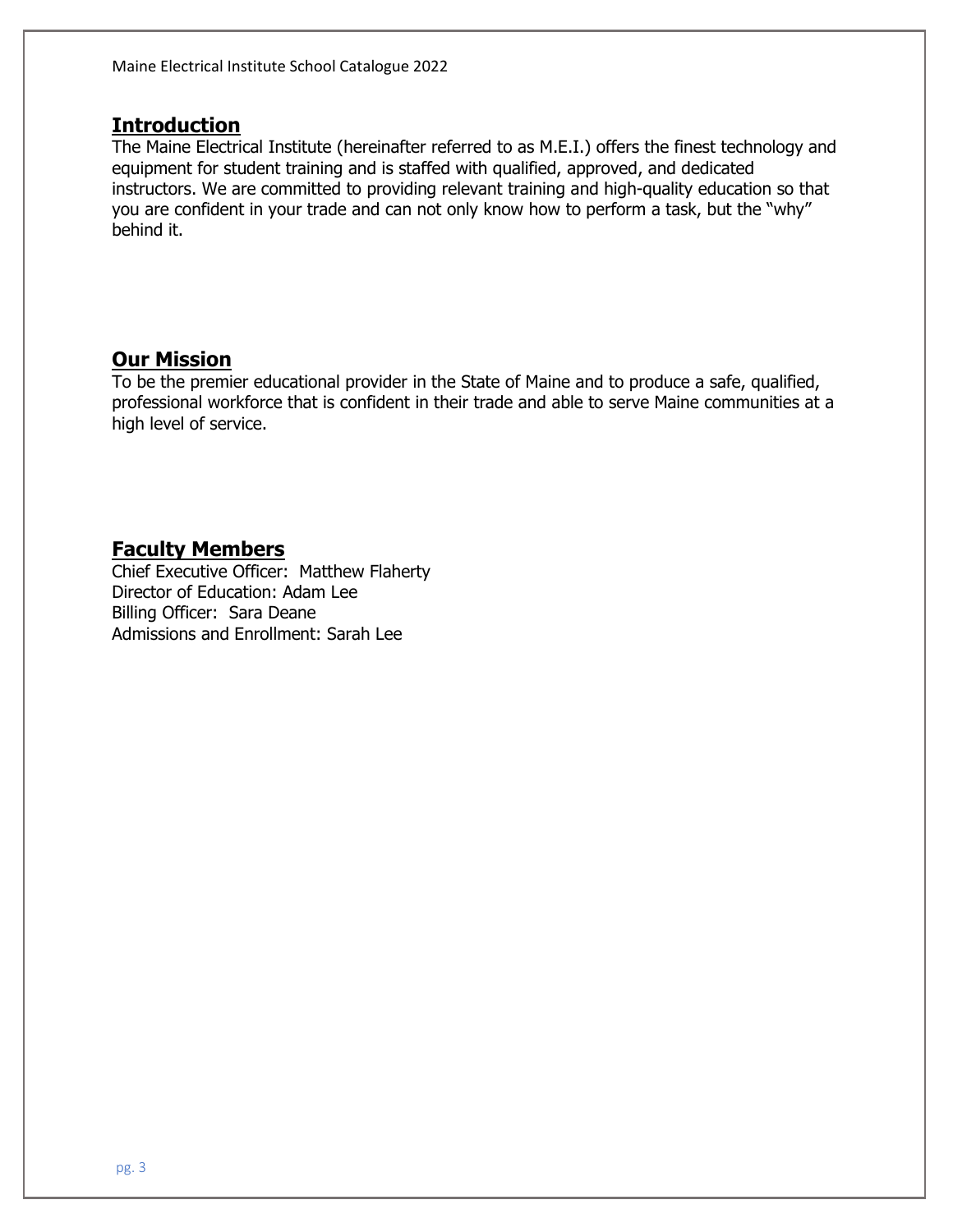## **Courses Offered per Year**

## **Year 1**

The first year of the program includes 45 hours of instruction in each of the following:

- Basic Electricity I
- Basic Electricity II
- Controls I
- Blueprint Reading
- National Electrical Code
- Either Conduit Bending (if taken In-Class) or Transformers (if taken via Self-Paced learning)

NOTE: The first year includes all the classes required to sit for the "Limited to Residential" house wiring license. The student will still need the required work hours in the field before sitting for the exam.

## **Year 2**

This second year of the program includes 45 hours of instruction in the following core classes:

- Math
- Controls II
- Transformers (if taken In-Class included in  $1<sup>st</sup>$  year if taken via Self-Paced learning)
- Motors
- Electronics

Three Electives are included in the Two-Year Program.

If taken In-Class, the first one is taken during the  $1<sup>st</sup>$  year and the next two are taken during the 2<sup>nd</sup> year:

- Advanced Industrial Controls In-Class only (included as standard)
- Advanced Code Level II Correspondence only (included as standard)
- Fire Alarm Systems (Levels I-III) In-Class only

If taken via Self-Paced learning, the following options are available (3 need to be selected):

- Advanced Code Level II
- Business Communications
- Intro to Business
- Business Management

NOTE: The student who completes both years of the program will have the required 576 hours of education to sit for the State of Maine Electrical Journeyman Exam. The student will still need the required work hours in the field before sitting for the exam.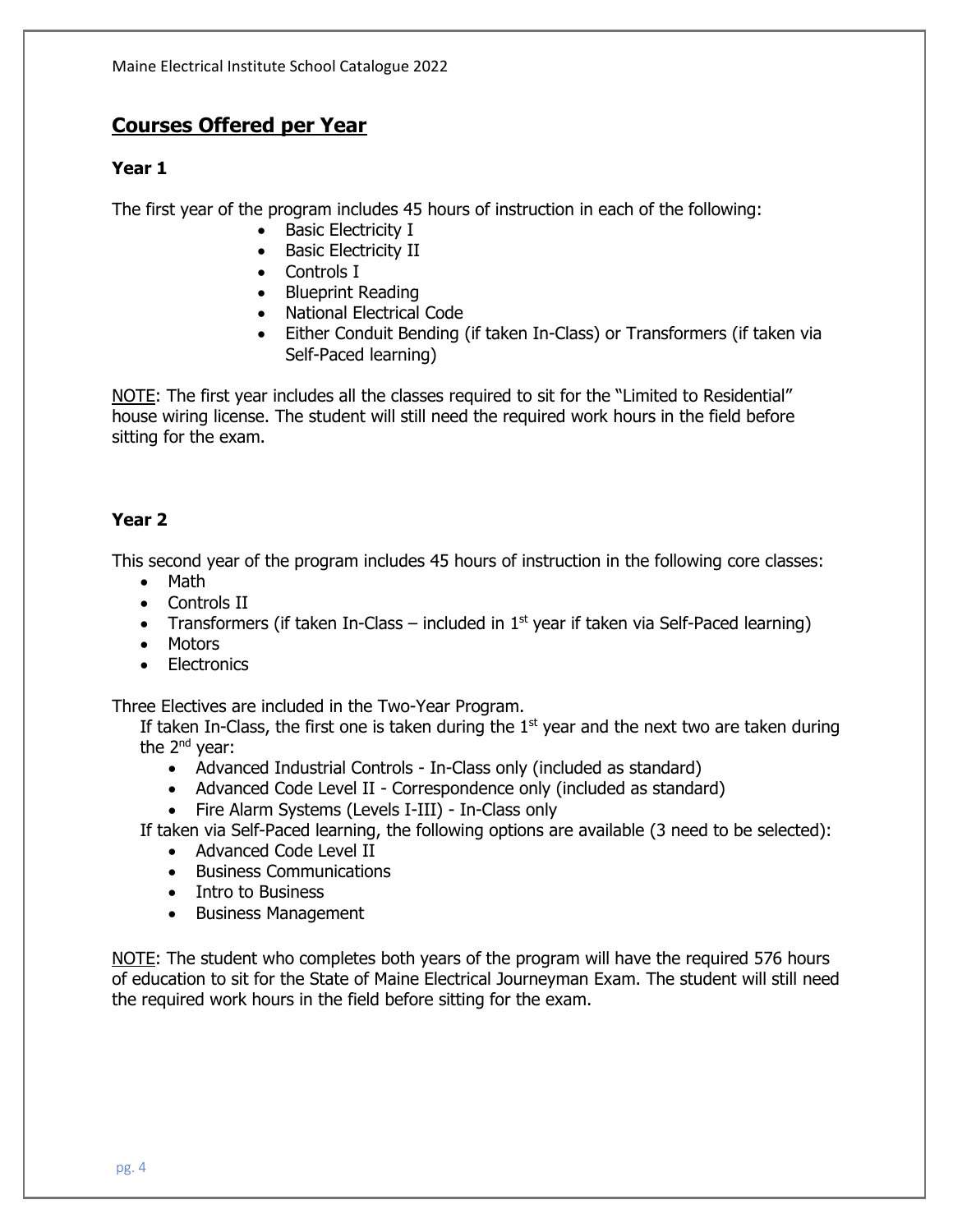# **Individual Classes Offered**

The following courses are offered as stand-alone courses for those not needing or not able to enroll in a full program for any reason. Each of these courses are approved by the State of Maine Electrical Examination Board.

| <b>Class Name</b>                                                                                                                                                                                                                                                                                                                                                                                                                                                                                                                                                                                                                                                                                                                                                                                                                                                                                                                                                                                                                  | Self-Paced<br>Study | In-Class/<br>Livestream                                                      | Included in<br>Year One | Included in<br>Two-Year<br>Program |
|------------------------------------------------------------------------------------------------------------------------------------------------------------------------------------------------------------------------------------------------------------------------------------------------------------------------------------------------------------------------------------------------------------------------------------------------------------------------------------------------------------------------------------------------------------------------------------------------------------------------------------------------------------------------------------------------------------------------------------------------------------------------------------------------------------------------------------------------------------------------------------------------------------------------------------------------------------------------------------------------------------------------------------|---------------------|------------------------------------------------------------------------------|-------------------------|------------------------------------|
| <b>Basic Electricity I (45 Hours)</b><br>This course is an introduction to DC circuits.<br>Basic electrical safety, atomic structure,<br>Ohm's law, static electricity, magnetism,<br>resistors, series circuits, parallel circuits,<br>combination circuits, measuring instruments.<br>By the end of this course, students will have<br>a basic command of Ohm's law and<br>calculations of DC electricity.                                                                                                                                                                                                                                                                                                                                                                                                                                                                                                                                                                                                                       | <b>YES</b><br>\$400 | <b>YES</b><br>\$500                                                          | <b>YES</b>              | <b>YES</b>                         |
| <b>Basic Electricity II (45 Hours)</b><br>This course is an introduction to AC circuits<br>and the theory around it. With a firm<br>foundation established in Basic Electricity I,<br>this course introduces induction and<br>capacitance and all the effects upon a circuit<br>that are associated with them. True power,<br>reactive power, apparent power, and more<br>are introduced and discussed.                                                                                                                                                                                                                                                                                                                                                                                                                                                                                                                                                                                                                            | <b>YES</b><br>\$400 | <b>YES</b><br>\$500                                                          | <b>YES</b>              | <b>YES</b>                         |
| <b>Prerequisites: Basic Electricity I</b><br><b>Controls I (45 Hours)</b><br>This course focuses on wiring methods and<br>materials pertaining specifically to<br>residential applications. Starting with the<br>outside service and proceeding toward the<br>interior wiring, both materials and methods<br>are covered. Students in class settings will<br>receive many hours of lab time. NOTE:<br>Those taking the course via<br>correspondence will receive instruction<br>through the chapter reading only. By the<br>end of this course, students should be able to<br>identify materials and properly install<br>devices commonly found in residential<br>applications. Layout of various residential<br>rooms will be covered, and students should<br>be able to lay out a room to comply with the<br>NEC.<br><b>Prerequisites:</b><br>Basic Electricity I (or permission from the<br>instructor), Basic Electricity II (or permission<br>from the instructor)<br>***Tools Required for in-class option (see<br>appendix) | <b>YES</b><br>\$400 | <b>YES</b><br>In-Class,<br>N <sub>O</sub><br><b>.</b><br>Livestream<br>\$500 | <b>YES</b>              | <b>YES</b>                         |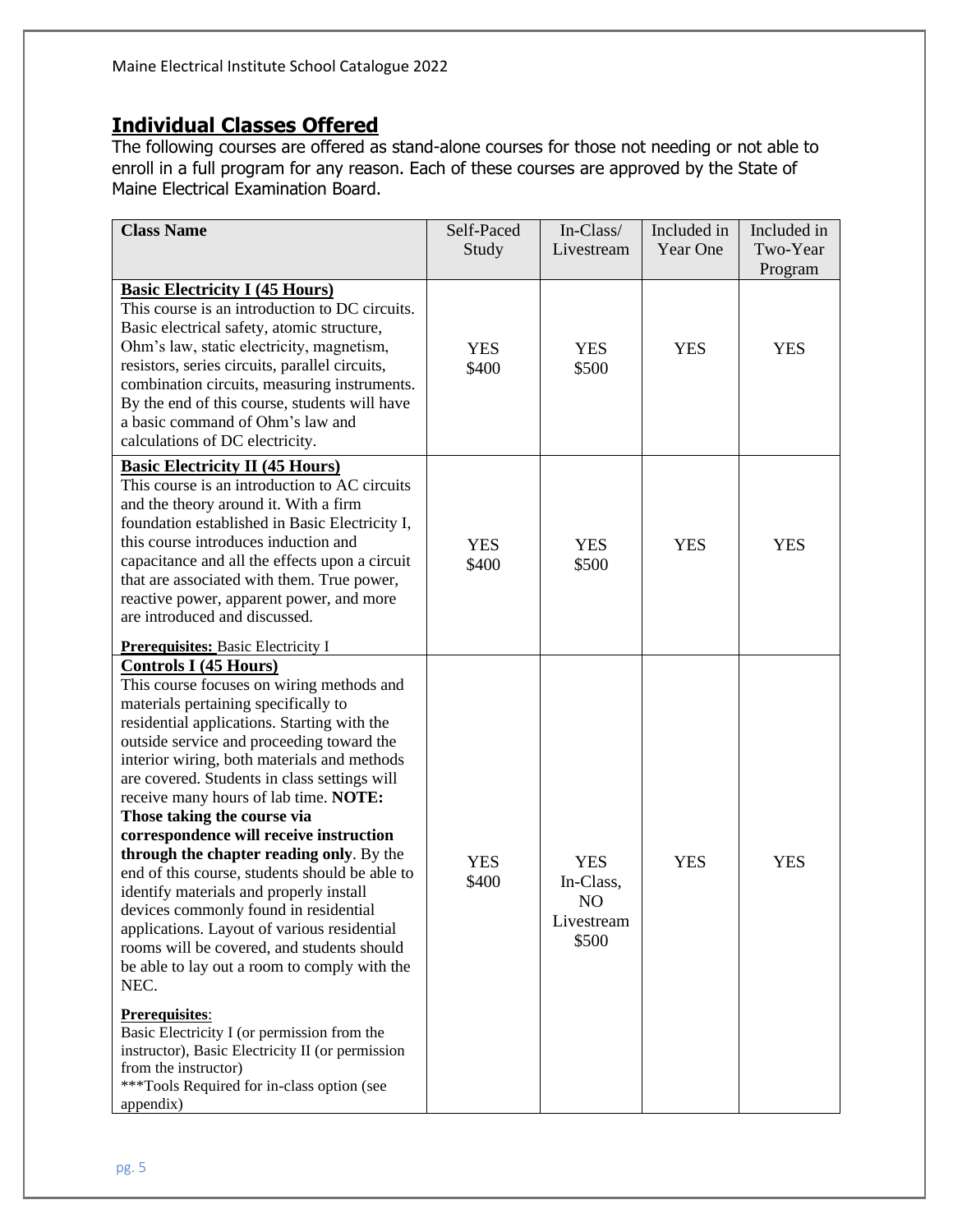| <b>Class Name</b>                                                                                                                                                                                                                                                                                                                                                                                                                                                                                                                                                                                                                                                                                                             | Self-Paced<br>Study | In-Class/<br>Livestream | Included in<br>Year One | Included in<br>Two-Year<br>Program |
|-------------------------------------------------------------------------------------------------------------------------------------------------------------------------------------------------------------------------------------------------------------------------------------------------------------------------------------------------------------------------------------------------------------------------------------------------------------------------------------------------------------------------------------------------------------------------------------------------------------------------------------------------------------------------------------------------------------------------------|---------------------|-------------------------|-------------------------|------------------------------------|
| <b>Blueprint Reading - 45 Hours</b><br>This course is a comprehensive study in<br>blueprints of various systems. It will prepare<br>the student in residential, commercial, and<br>industrial building plans—including<br>elevations, plan view, risers and more. A<br>thorough study of symbology throughout the<br>trades will be key as the student learns to<br>read prints with other trades in mind.                                                                                                                                                                                                                                                                                                                    | <b>YES</b><br>\$400 | NO                      | <b>YES</b>              | <b>YES</b>                         |
| <b>Prerequisites:</b> None<br><b>Intro to the National Electrical Code (45</b><br>Hours)<br>This course is a thorough examination of the<br>NEC with explanation along the way to help<br>the student apply the code in real life. A<br>survey of Articles 90 through 850 with a<br>focus on Chapters 1-4.<br><b>Book Required:</b> Because the code book is a<br>central part of the electrician's career, it is<br>required that each student purchase their own<br>copy of the code book. This is the only book<br>M.E.I. requires the student to purchase. All<br>other books necessary for the completion of the<br>program are provided through our lending<br>program.                                                 | <b>YES</b><br>\$275 | NO                      | <b>YES</b>              | <b>YES</b>                         |
| <b>Prerequisites:</b> None<br><b>Math for Electricians (45 Hours)</b><br>This course leads the student through basic<br>math functions, reinforcing concepts<br>necessary to algebra and trigonometry. A<br>thorough study of trigonometry will be<br>conducted as the student learns math that<br>pertains to electricians.<br><b>Book Required:</b> Because the code book is a<br>central part of the electrician's career, it is<br>required that each student purchase their own<br>copy of the code book. This is the only book<br>M.E.I. requires the student to purchase. All<br>other books necessary for the completion of the<br>program are provided through our lending<br>program.<br><b>Prerequisites:</b> None | <b>YES</b><br>\$400 | NO                      | N <sub>O</sub>          | <b>YES</b>                         |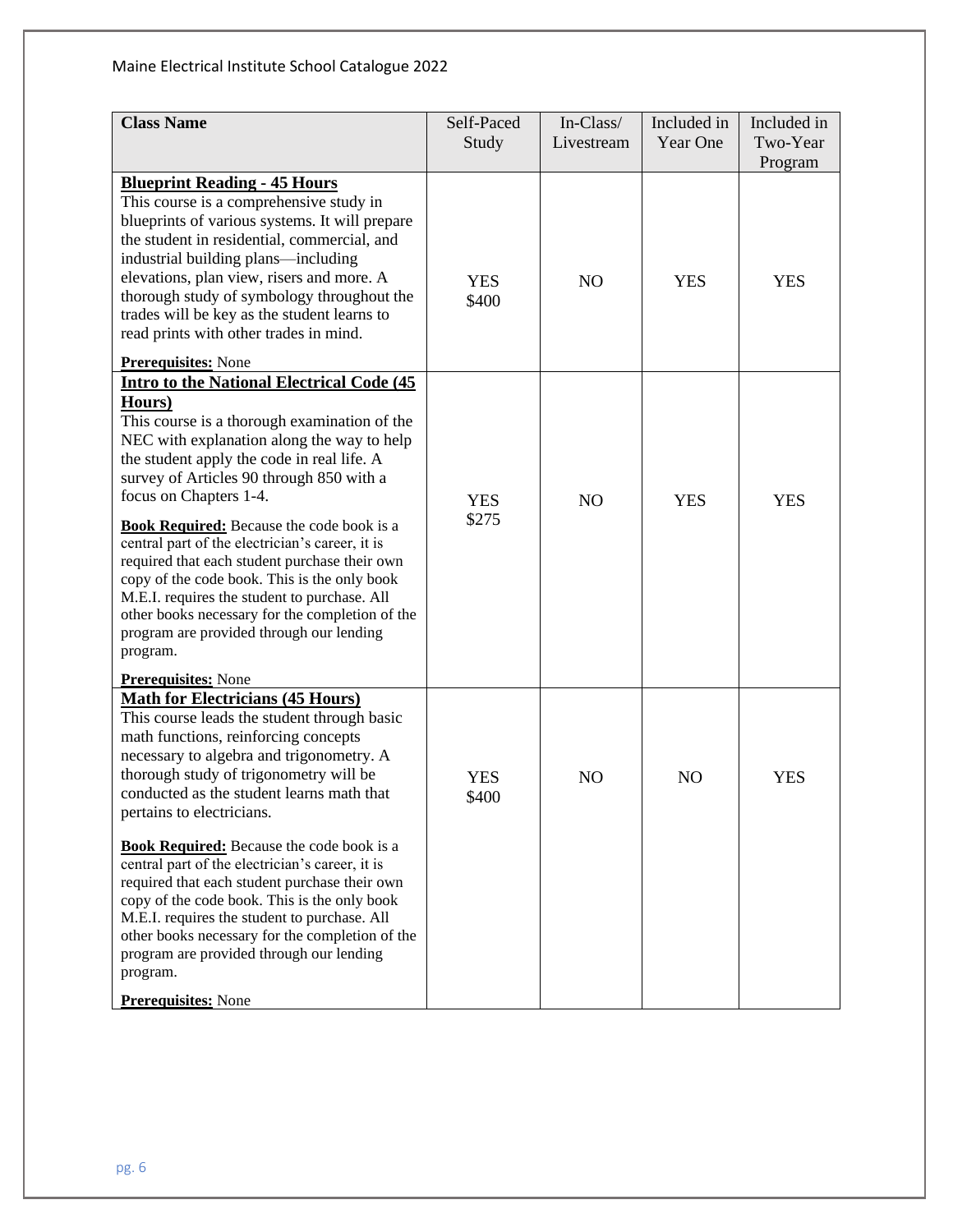| <b>Class Name</b>                                                                                                                                                                                                                                                                                                                                                                                                                                                                                                                                                                                                                                                                                                                                             | Self-Paced<br>Study | In-Class/<br>Livestream                                          | Included in<br>Year One                                  | Included in<br>Two-Year<br>Program |
|---------------------------------------------------------------------------------------------------------------------------------------------------------------------------------------------------------------------------------------------------------------------------------------------------------------------------------------------------------------------------------------------------------------------------------------------------------------------------------------------------------------------------------------------------------------------------------------------------------------------------------------------------------------------------------------------------------------------------------------------------------------|---------------------|------------------------------------------------------------------|----------------------------------------------------------|------------------------------------|
| <b>Controls II (45 Hours)</b><br>This course will help students be<br>comfortable with electric motor controls.<br>Reading and drawing line diagrams, logic,<br>and associated rules. Students will gain<br>understanding in contactors, motor starters,<br>and reversing motor circuits. Various control<br>devices such as timers, counters and reduced<br>voltage starting are introduced.<br>Prerequisites:<br>Basic Electricity I, Basic Electricity II, Motors,<br>Transformers                                                                                                                                                                                                                                                                         | <b>YES</b><br>\$400 | <b>YES</b><br>In-Class,<br>N <sub>O</sub><br>Livestream<br>\$500 | NO                                                       | <b>YES</b>                         |
| <b>Transformers (45 Hours)</b><br>This course will give the student a basic<br>understanding of the various types of<br>transformers, construction, operation, and<br>theory of transformers. The various<br>connections such as delta, wye, T, and others<br>are introduced. Students will become<br>proficient in using transformer formulas to<br>determine related values.<br><b>Prerequisites:</b><br>Basic Electricity I, Basic Electricity II,                                                                                                                                                                                                                                                                                                         | <b>YES</b><br>\$400 | <b>YES</b><br>\$500                                              | <b>YES</b><br>Self-Paced,<br>N <sub>O</sub><br>In-Person | <b>YES</b>                         |
| Proficiency in basic math skills is required<br><b>Motors (45 Hours)</b><br>This course will give the student a basic<br>understanding of both DC and AC rotating<br>machines. Students will gain a working<br>knowledge of motors in theory, construction<br>types, and basic operating principles. This<br>course covers single-phase as well as 3-<br>phase motor types.<br><b>Book Required:</b> Because the code book is a central<br>part of the electrician's career, it is required that<br>each student purchase their own copy of the code<br>book. This is the only book M.E.I. requires the<br>student to purchase. All other books necessary for<br>the completion of the program are provided through<br>our lending program.<br>Prerequisites: | <b>YES</b><br>\$400 | <b>YES</b><br>\$500                                              | N <sub>O</sub>                                           | <b>YES</b>                         |
| Basic Electricity I, Basic Electricity II,<br>Proficiency in basic math skills is required<br>***Tools Required for in-class option<br>(See appendix)                                                                                                                                                                                                                                                                                                                                                                                                                                                                                                                                                                                                         |                     |                                                                  |                                                          |                                    |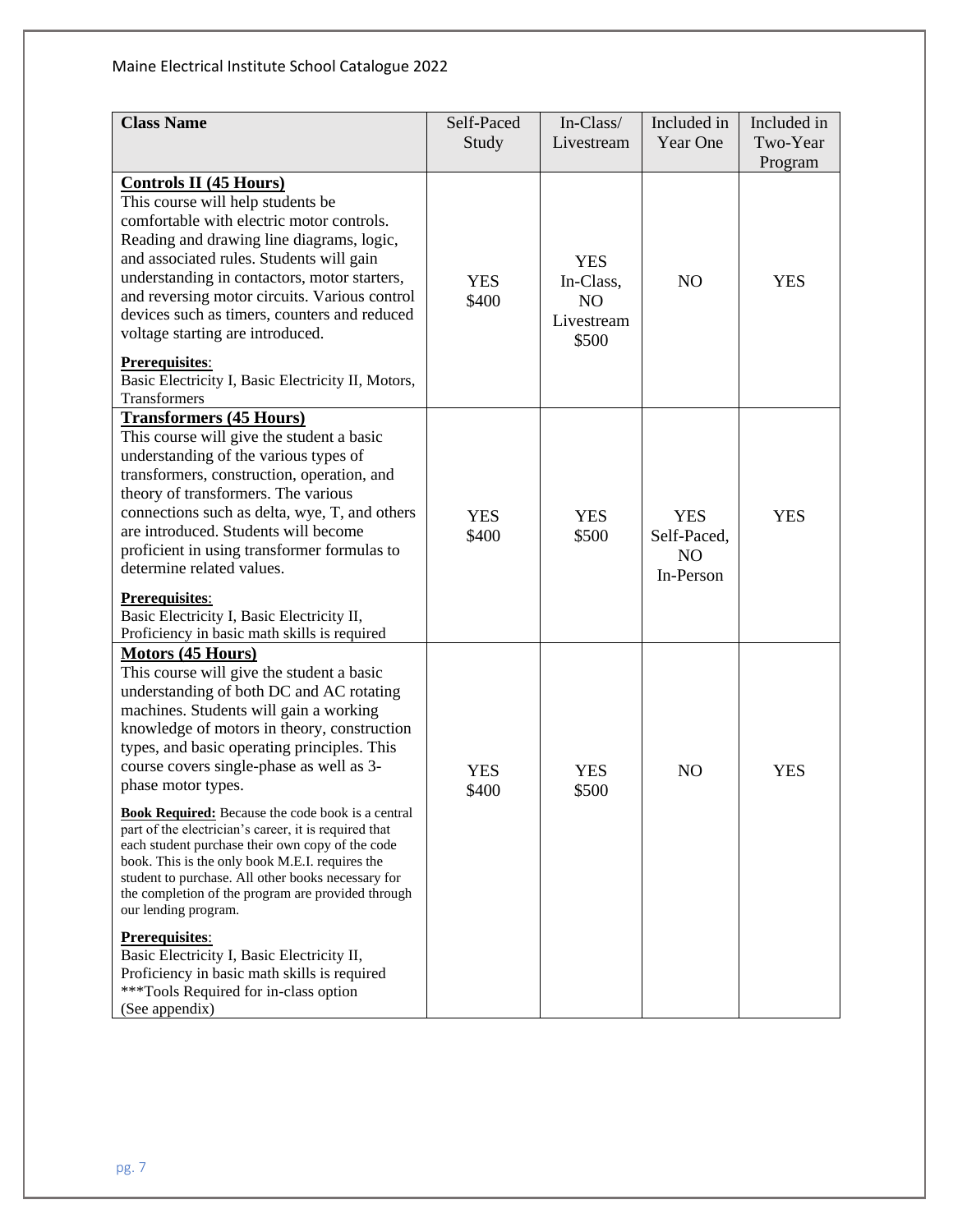| <b>Class Name</b>                                                                                                                                                                                                                                                                                                                                                                                                                                                                                                                                                                                                                                                                                                                                                                                           | Self-Paced<br>Study | In-Class/<br>Livestream                                          | Included in<br>Year One | Included in<br>Two-Year<br>Program          |
|-------------------------------------------------------------------------------------------------------------------------------------------------------------------------------------------------------------------------------------------------------------------------------------------------------------------------------------------------------------------------------------------------------------------------------------------------------------------------------------------------------------------------------------------------------------------------------------------------------------------------------------------------------------------------------------------------------------------------------------------------------------------------------------------------------------|---------------------|------------------------------------------------------------------|-------------------------|---------------------------------------------|
| <b>Electronics (45 Hours)</b><br>This course is introductory in nature and<br>exposes the student to a wide variety of<br>electronic considerations. Upon completion,<br>the student will have a basic understanding<br>of RLC networks, diodes, power supplies,<br>transistors, amplifiers, oscillators, digital<br>circuits, integrated circuits, and more.<br><b>Prerequisites:</b><br>Basic Electricity I, Basic Electricity II,<br>Proficiency in basic math skills is required                                                                                                                                                                                                                                                                                                                        | <b>YES</b><br>\$400 | <b>YES</b><br>In-Class,<br>N <sub>O</sub><br>Livestream<br>\$500 | NO                      | <b>YES</b>                                  |
| <b>Advanced Industrial Controls</b><br>$(45$ Hours)<br>This course is rich in hands-on labs as<br>students learn to wire and troubleshoot fault<br>conditions in motors, motor controls, and<br>VFDs. Students will be able to demonstrate<br>proficiency in measuring and testing<br>components, troubleshooting, and repairing<br>faults within motor controls, and VFDs. In-<br>depth training on motors, controls, and VFDs<br>will be provided. Setting up, operating, and<br>controlling VFDs is central to the course.<br>This is an instructor-led program where<br>students will need to be present in the<br>classroom to do the labs and pass the exams.<br><b>Prerequisites:</b><br>Basic Electricity I, Basic Electricity II,<br>Controls I and II, Motors<br>***Tools Required (See appendix) | NO                  | <b>YES</b><br>In-Class,<br>NO<br>Livestream<br>\$500             | N <sub>O</sub>          | <b>YES</b><br>In-Class,<br>NO<br>Self-Paced |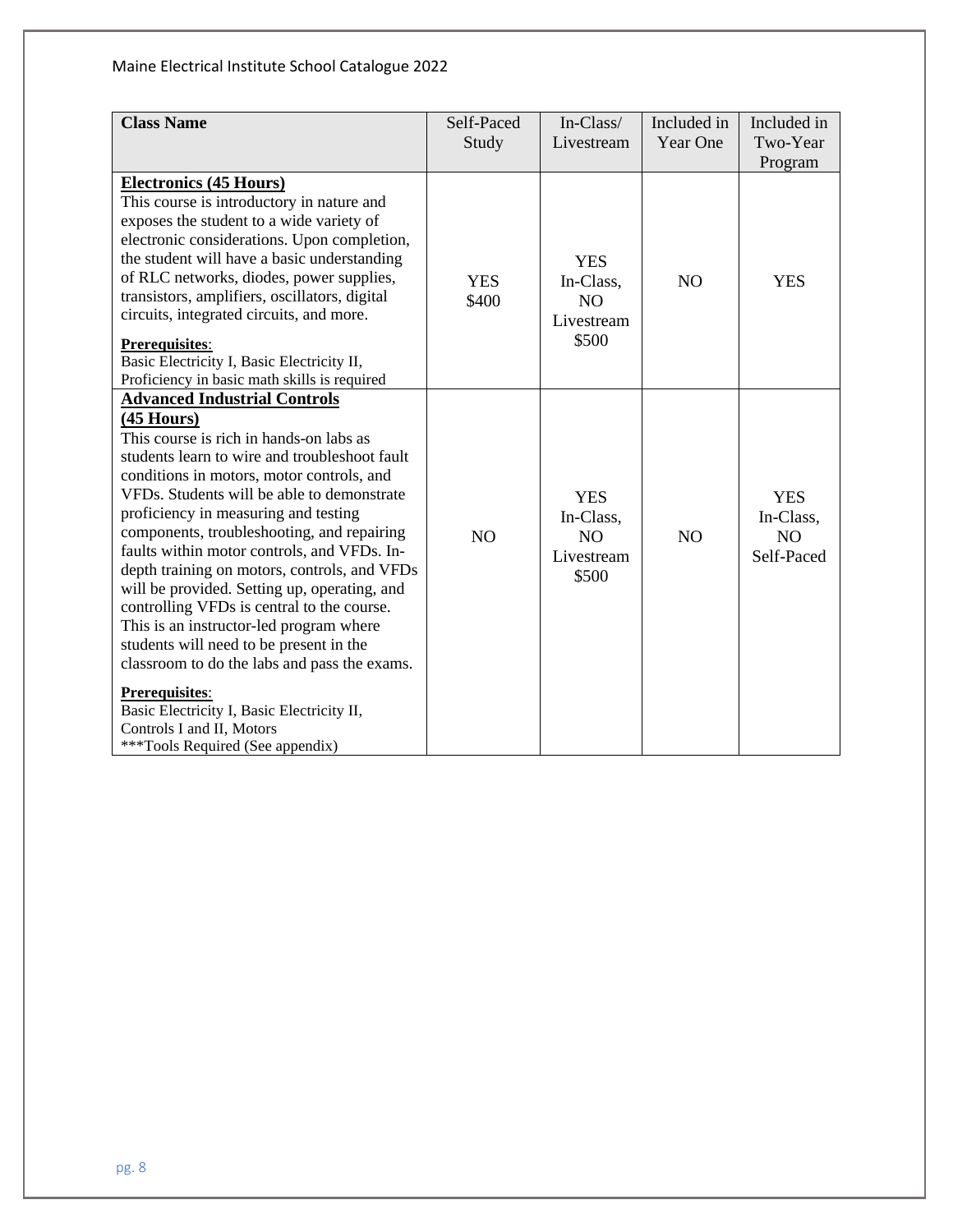| <b>Class Name</b>                                                                                                                                                                                                                                                                                                                                                                                                                                                                                                                                                                                                                                                                                                                                                                                                                                                                              | Self-Paced<br>Study | In-Class/<br>Livestream                                          | Included in<br>Year One                                 | Included in<br>Two-Year<br>Program                                                                       |
|------------------------------------------------------------------------------------------------------------------------------------------------------------------------------------------------------------------------------------------------------------------------------------------------------------------------------------------------------------------------------------------------------------------------------------------------------------------------------------------------------------------------------------------------------------------------------------------------------------------------------------------------------------------------------------------------------------------------------------------------------------------------------------------------------------------------------------------------------------------------------------------------|---------------------|------------------------------------------------------------------|---------------------------------------------------------|----------------------------------------------------------------------------------------------------------|
| <b>Conduit Bending &amp; Cable Pulling</b><br><u>(45 Hours)</u><br><< <elective>&gt;&gt;<br/>This course is a very hands-on course,<br/>designed to be taken only in classroom<br/>locations with lab activities. This course<br/>will provide the student with proper safety<br/>procedures, mathematics, and theory<br/>behind bending. Students will be<br/>introduced to a variety of different conduit<br/>materials. Hands-on experience with hand<br/>benders, threaders, and reamers as well as<br/>power benders and threaders are central to<br/>this course. Additionally, certification on<br/>various cable-pulling machines is<br/>provided. Proficiency tests are conducted<br/>throughout the class culminating in a final<br/>testing on proficiency in order to receive a<br/>Greenlee certification as well as pass the<br/>exam.<br/><b>Prerequisites:</b> None</elective> | N <sub>O</sub>      | <b>YES</b><br>In-Class,<br>N <sub>O</sub><br>Livestream<br>\$500 | <b>YES</b><br>In-Class,<br>N <sub>O</sub><br>Self-Paced | <b>YES</b><br>In-Class,<br>NO<br>Self-Paced                                                              |
| <b>Advanced Code - Level II</b><br><< <elective>&gt;&gt;<br/>Provided via video series, this course focuses<br/>on the second half of the code book with<br/>Chapters 5-8. The student will gain<br/>understanding on the structure of the code<br/>book and the rules governing each chapter of<br/>the code. Special occupancies, special<br/>equipment, special conditions, and<br/>communications are discussed in detail.<br/>Time will be spent in the more often<br/>neglected formulas and calculations in order<br/>to aid the student seeking to become a<br/>Master Electrician or Journeyman<br/>Electrician. This course is approved as both a<br/>"Trade Related" and "Non Trade Related"<br/>course to satisfy the electives for either<br/>Journeyman or Master.<br/>Prerequisites:<br/>Intro to the NEC Highly Advised</elective>                                             | <b>YES</b><br>\$400 | N <sub>O</sub>                                                   | N <sub>O</sub>                                          | YES-This<br>course is<br>included as<br>standard for<br>both In-<br>Class and<br>Self-Paced<br>programs. |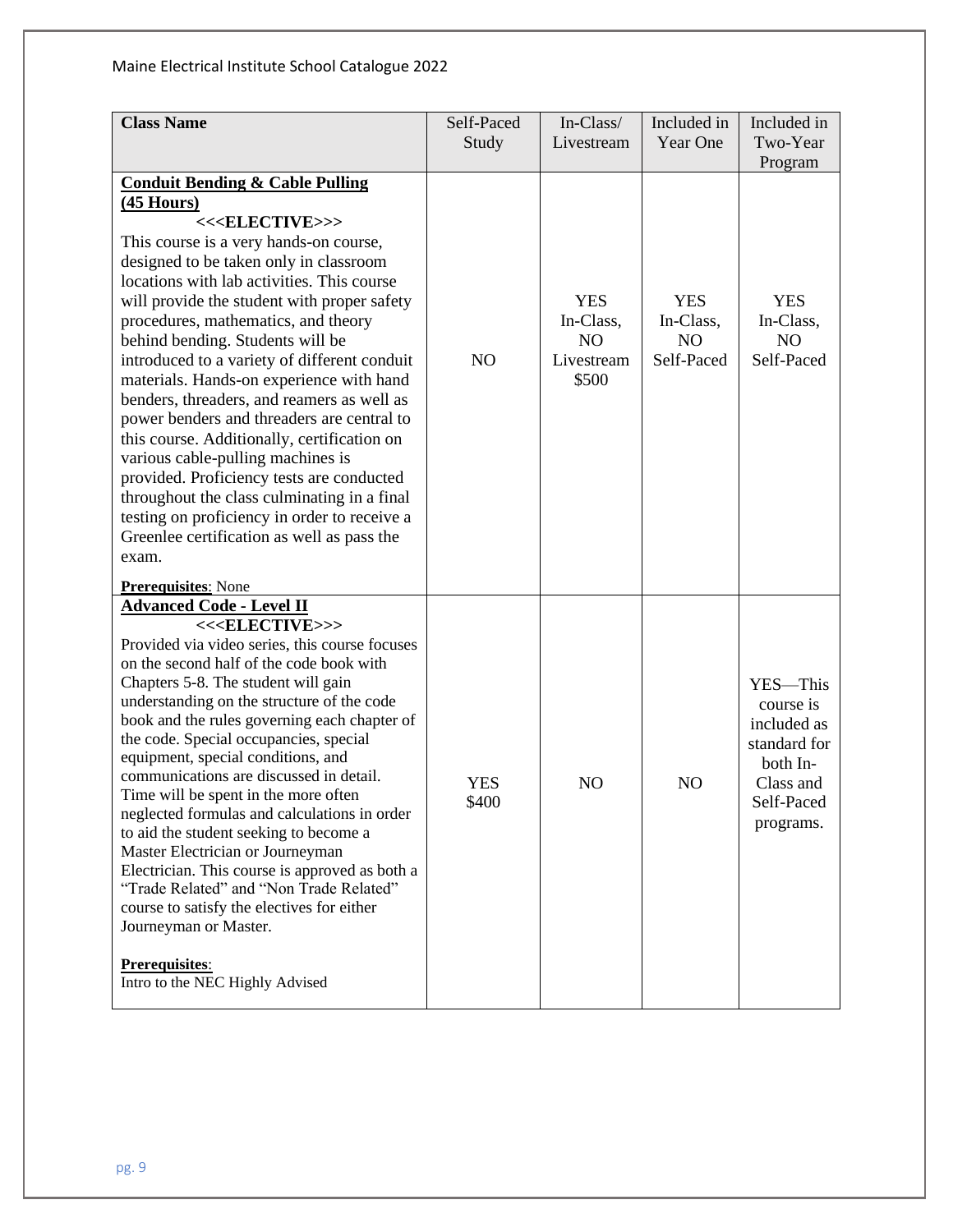| <b>Class Name</b>                                                                                                                                                                                                                                                                                                                                                                                                                                                                                                                                                                                                                                                                                                                                                                                                                                                                                                                                             | Self-Paced<br>Study | In-Class/<br>Livestream                                          | Included in<br>Year One | Included in<br>Two-Year<br>Program                                                               |
|---------------------------------------------------------------------------------------------------------------------------------------------------------------------------------------------------------------------------------------------------------------------------------------------------------------------------------------------------------------------------------------------------------------------------------------------------------------------------------------------------------------------------------------------------------------------------------------------------------------------------------------------------------------------------------------------------------------------------------------------------------------------------------------------------------------------------------------------------------------------------------------------------------------------------------------------------------------|---------------------|------------------------------------------------------------------|-------------------------|--------------------------------------------------------------------------------------------------|
| <b>Fire Alarm &amp; Security Level I</b><br>(Classroom Only-15 Hours)<br><< <elective>&gt;&gt;<br/>This course is designed to satisfy part of the<br/>126 hours of electives required to become a<br/>Journeyman electrician in the state of Maine.<br/>Students will receive an introduction to fire<br/>alarm systems. Level I is mostly academic<br/>and introductory in nature, covering portions<br/>of NFPA 72, characteristics of fire alarm<br/>systems, and components. Introduction to the<br/>various input and output devices and fire<br/>panels are covered. Students will get hands-<br/>on experience wiring a basic circuit for<br/>simple output devices and installation of<br/>smokes, horns, strobes, etc. in order to gain<br/>basic familiarization with equipment.<br/><b>Prerequisites:</b><br/>Basic Electricity I, Basic Electricity II</elective>                                                                                 | NO                  | <b>YES</b><br>In-Class,<br>N <sub>O</sub><br>Livestream<br>\$375 | N <sub>O</sub>          | NO-This<br>course is<br>optional for<br>those who<br>desire to<br>gain<br>expertise in<br>F.A.S. |
| ***Tools Required (See appendix)<br><b>Fire Alarm &amp; Security Level II</b><br>(Classroom Only-15 Hours)<br><< <elective>&gt;&gt;<br/>This course is designed to satisfy part of the<br/>126 hours of electives required to become a<br/>Journeyman electrician in the state of Maine.<br/>Principles which were introduced in Level I<br/>will be further developed in Level II.<br/>Students will do a "take off," create a riser<br/>from a floor plan, create a submittal package,<br/>and review occupancy classes. Additionally,<br/>students will install a conventional fire alarm<br/>system, utilizing the training from Level I to<br/>further strengthen their understanding and<br/>confidence in FA systems. Further study in<br/>codes that govern installations will be central<br/>to Level II.<br/>Prerequisites:<br/>Basic Electricity I, Basic Electricity II,<br/>Fire Alarm Systems I<br/>***Tools Required (See appendix)</elective> | NO                  | YES,<br>In-Class,<br>N <sub>O</sub><br>Livestream<br>\$375       | N <sub>O</sub>          | NO-This<br>course is<br>optional for<br>those who<br>desire to<br>gain<br>expertise in<br>F.A.S. |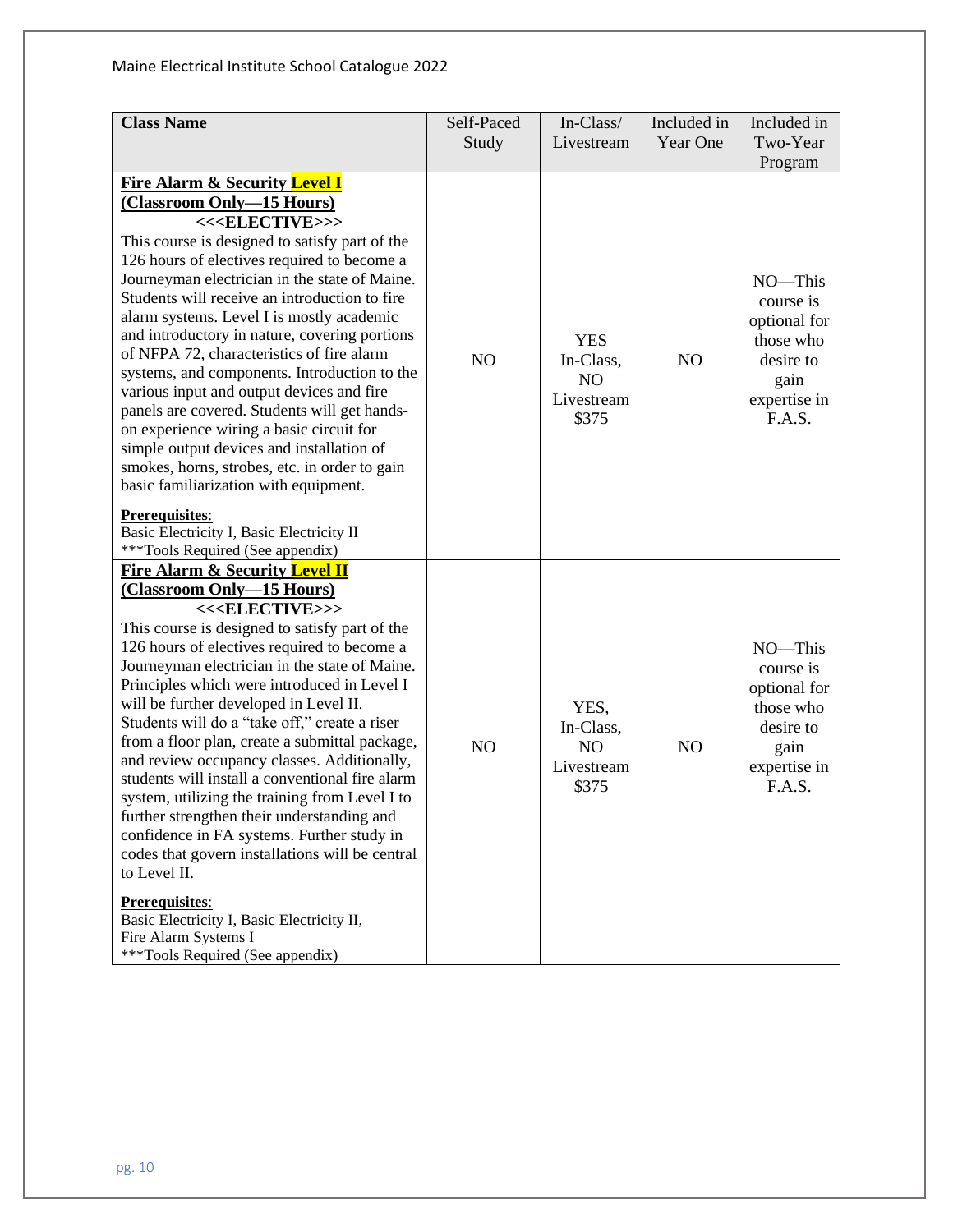| <b>Class Name</b>                                                                                                                                                                                                                                                                                                                                                                                                                                                                                                                                                                                                                                                                                                                                                                                                   | Self-Paced<br>Study | In-Class/<br>Livestream                                          | Included in<br>Year One | Included in<br>Two-Year<br>Program                                                              |
|---------------------------------------------------------------------------------------------------------------------------------------------------------------------------------------------------------------------------------------------------------------------------------------------------------------------------------------------------------------------------------------------------------------------------------------------------------------------------------------------------------------------------------------------------------------------------------------------------------------------------------------------------------------------------------------------------------------------------------------------------------------------------------------------------------------------|---------------------|------------------------------------------------------------------|-------------------------|-------------------------------------------------------------------------------------------------|
| <b>Fire Alarm &amp; Security Level III</b><br>(Classroom Only-15 Hours)<br><< <elective>&gt;&gt;<br/>This course is designed to satisfy part of the<br/>126 hours of electives required to become a<br/>Journeyman electrician in the state of Maine.<br/>Principles which were introduced in Level I<br/>&amp; II will be put to work and tested for<br/>competency in this course. Students will<br/>have eight (8) hours to fully design, build,<br/>and install a complete Fire Alarm System<br/>from a set of documents provided. This<br/>project will be inspected, and the student's<br/>grade based fully on the knowledge provided<br/>from FAS Levels I, II and III.<br/><b>Prerequisites:</b><br/>Basic Electricity I, Basic Electricity II, Fire<br/>Alarm Systems I, Fire Alarm Systems II</elective> | N <sub>O</sub>      | YES,<br>In-Class,<br>N <sub>O</sub><br>Livestream<br>\$375       | N <sub>O</sub>          | NO-This<br>course is<br>optional for<br>those who<br>desire to<br>gain<br>expertise in<br>F.A.S |
| ***Tools Required (See appendix)<br><b>Fire Alarm &amp; Security--45 Hours</b><br><< <elective>&gt;&gt;<br/>This course includes ALL 3 levels of Fire<br/>Alarm and Security and is priced as a<br/>bundle course like other 45-hour courses<br/>we offer.</elective>                                                                                                                                                                                                                                                                                                                                                                                                                                                                                                                                               | NO                  | <b>YES</b><br>In-Class,<br>N <sub>O</sub><br>Livestream<br>\$500 | NO                      | NO-This<br>course is<br>optional for<br>those who<br>desire to<br>gain<br>expertise in<br>F.A.S |
| <b>Business Communications-45 Hours</b><br><< <elective>&gt;&gt;<br/>This course is designed to satisfy one of the<br/>elective classes required for the Master<br/>Electrician license. Students will learn the<br/>importance of effective business<br/>communications and the many different<br/>delivery methods to choose from.<br/>Additionally, students will learn to identify<br/>obstacles of communication and how to<br/>overcome them. Good writing practices are<br/>thoroughly discussed. Business<br/>presentations, positive and negative<br/>communication methods, and more are<br/>discussed.<br/><b>Prerequisites:</b> None<br/>This course has a six-month completion<br/>deadline.</elective>                                                                                                | <b>YES</b><br>\$400 | N <sub>O</sub>                                                   | N <sub>O</sub>          | N <sub>O</sub><br>In-Class,<br><b>YES</b><br>Self-Paced<br>if selected                          |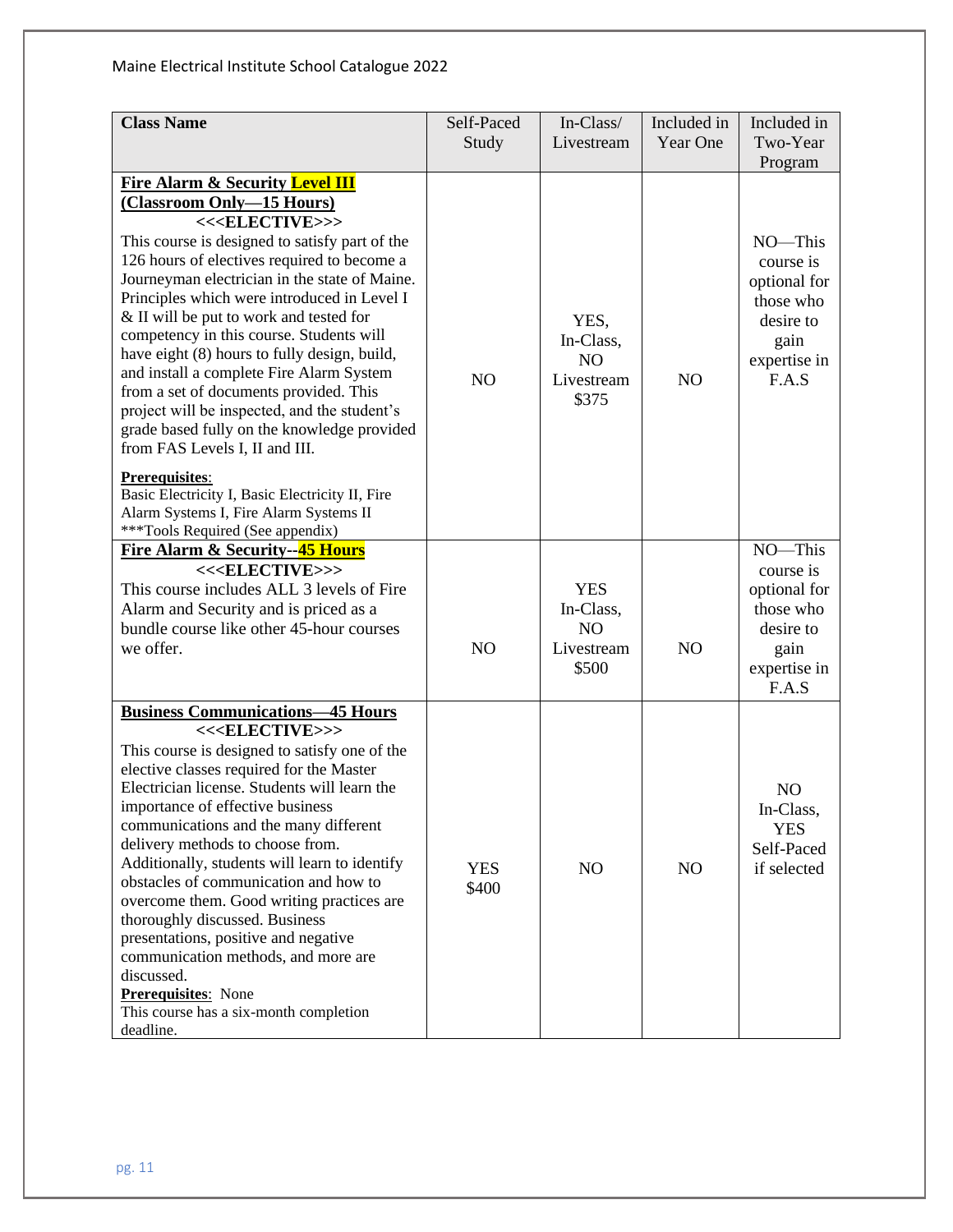| <b>Class Name</b>                                                                              | Self-Paced | In-Class/      | Included in    | Included in         |
|------------------------------------------------------------------------------------------------|------------|----------------|----------------|---------------------|
|                                                                                                | Study      | Livestream     | Year One       | Two-Year<br>Program |
| <b>Foundations of Business-45 Hours</b>                                                        |            |                |                |                     |
| << <elective>&gt;&gt;</elective>                                                               |            |                |                |                     |
| This course is designed to satisfy one of the                                                  |            |                |                |                     |
| elective classes required for the Master                                                       |            |                |                |                     |
| Electrician license. Students will learn the                                                   |            |                |                | NO                  |
| foundational principles of business,                                                           |            |                |                | In-Class,           |
| economics, and problems that often arise.                                                      | <b>YES</b> | N <sub>O</sub> | N <sub>O</sub> | <b>YES</b>          |
| Additionally, ethics, social responsibilities,                                                 | \$400      |                |                | Self-Paced          |
| the global environment, and forms of                                                           |            |                |                | if selected         |
| ownership are discussed. The many                                                              |            |                |                |                     |
| challenges of starting a business will be                                                      |            |                |                |                     |
| identified—recruiting techniques, marketing                                                    |            |                |                |                     |
| strategies, accounting principles and habits,<br>as well as other financial dimensions will be |            |                |                |                     |
| explored.                                                                                      |            |                |                |                     |
| <b>Prerequisites:</b> None                                                                     |            |                |                |                     |
| This course has a six-month completion                                                         |            |                |                |                     |
| deadline.                                                                                      |            |                |                |                     |
| <b>Small Business Management-45 Hours</b>                                                      |            |                |                |                     |
| << <elective>&gt;&gt;</elective>                                                               |            |                |                |                     |
| This course is designed to satisfy one of the                                                  |            |                |                |                     |
| elective classes required for the Master                                                       |            |                |                |                     |
| Electrician license. Students will learn the                                                   |            |                |                | N <sub>O</sub>      |
| principles of management, gain an                                                              |            |                |                | In-Class,           |
| understanding in the various personalities,                                                    | <b>YES</b> | N <sub>O</sub> | NO             | <b>YES</b>          |
| attitudes, and work behaviors likely to be                                                     | \$400      |                |                | Self-Paced          |
| experienced while managing in the work                                                         |            |                |                | if selected         |
| force, as well as understanding the value and                                                  |            |                |                |                     |
| process of developing a mission and vision                                                     |            |                |                |                     |
| statement. Additionally, topics such as                                                        |            |                |                |                     |
| strategizing, setting goals and objectives,                                                    |            |                |                |                     |
| organizational structures and culture,                                                         |            |                |                |                     |
| networking, decision making, and more are<br>covered in this course.                           |            |                |                |                     |
| <b>Prerequisites:</b> None                                                                     |            |                |                |                     |
| This course has a six-month completion                                                         |            |                |                |                     |
| deadline.                                                                                      |            |                |                |                     |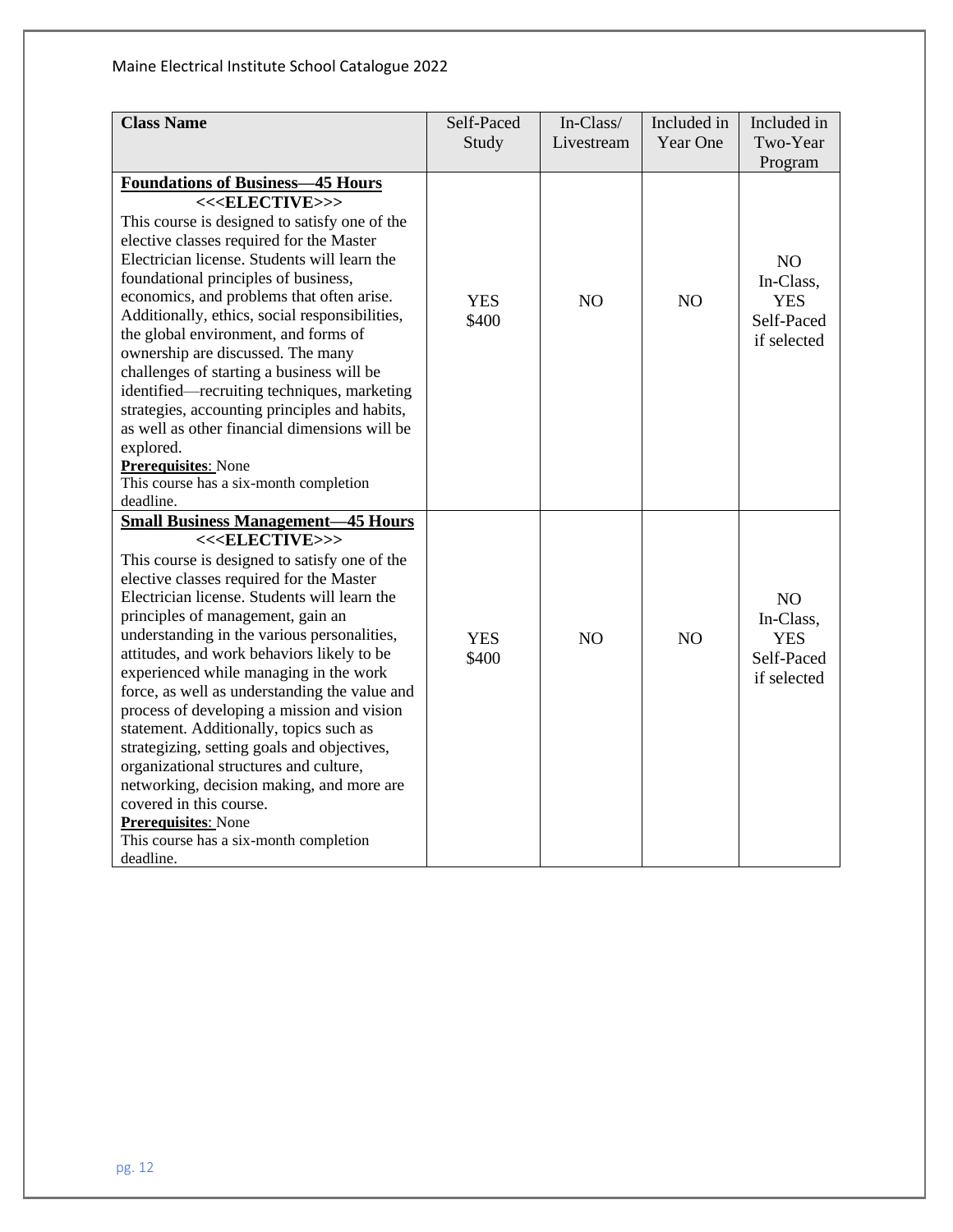## **GENERAL POLICIES FOR ALL STUDENTS**

### **Entrance Requirements**

M.E.I. does not discriminate based on race, sex, religion, ethnic origin, or disability.

Prospective students must have a high school diploma or its equivalent to be accepted for enrollment. If neither of these are met, special consideration may be granted if the student shows aptitude in the areas of the trade, or if a minor, with the permission of the parent or legal guardian.

Students enrolled in high school may enroll prior to graduation with parental consent, must be 16 years old prior to starting, and show proficiency in understanding basic math skills.

## **Sponsorship Accountability**

M.E.I. recognizes that many students are sponsored by their employer to further their career and professional development. As such, there is a fiduciary responsibility to the sponsor to ensure that the student is doing the required work. Therefore, it must be understood that the student's progress records, including grades, attendance, and participation may be reported to the sponsor at any time, either upon the request of the sponsor, or if there is concern from the instructor that the sponsor should be made aware of.

### **Grading System**

A minimum of 70% overall grade is required. Grading is based on a weighted method where the following portions are averaged together to get the overall grade:

- 1. Completion of reading assignments: Prerequisite to finishing the course. A grade will not be issued until necessary reading is completed.
- 2. Homework assignments: All assignments will be averaged together, and that portion of work will represent 40% the total grade.
- 3. Final Exam: Where a final exam is required, the exam is considered open notes and the grade will represent 60% of the class grade. If a class allows for open book, it will be stated in the course syllabus for that specific course.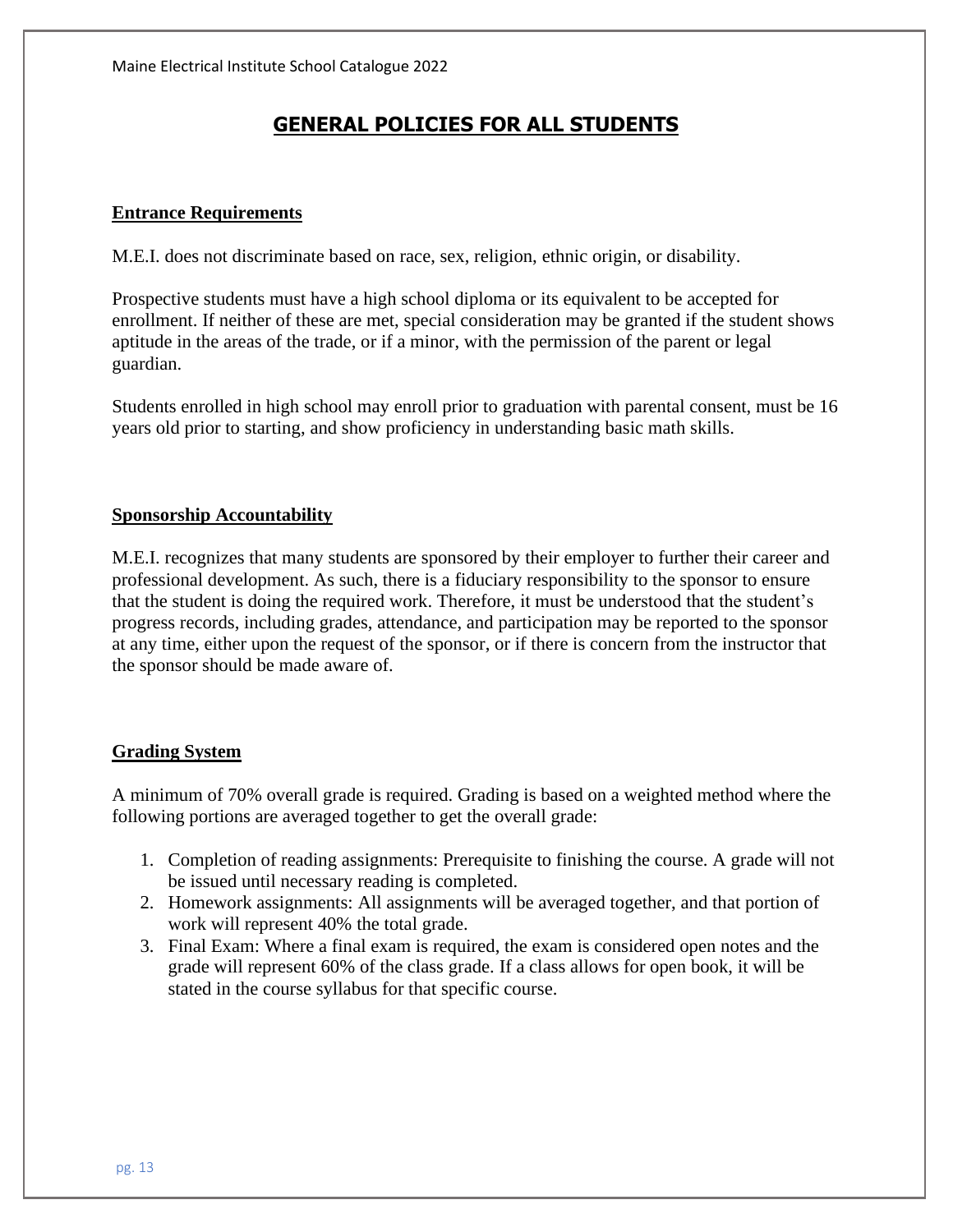## **Requirements for Successful Completion**

- Read all required assignments by the completion date established
- Attend classes as required and preform any necessary labs
- Complete all "end of chapter" assignments by the completion date established
- Pass the final exam (under the supervision of a proctor if online/correspondence)

Upon completion of a course, a certificate will be issued to the student. All classes completed will be recorded on the student's official transcript and will be provided to the student upon completion of the program.

If a student is unable to get a passing grade, reasonable effort to remediate the student will be made. If after two (2) attempts at passing the final exam, the student still fails, additional costs to student may be required, up to and including the full course price for additional training.

## **Book Usage Policy—The Lending Program**

In order to keep the cost down as much as possible, books are not required to be purchased. Books will be issued to a student at the start of each class and upon completion of the course, the book must be turned back in prior to issuance of certificate or transcripts. In the event that a book is lost or severely damaged, a prorated fee will be charged depending on the condition of the book when it was signed out.

NOTE: The only book that is required to be purchased on your own is the National Electrical Code book, as this is central to your career and will be part of your tool kit for the rest of your tenure in the electrical industry.

## **Payment Policy & Transcript Release Agreement**

Payment is required in full or enrollment in a program for an alternative payment plan before the registration deadline.

### **Transcripts will not be released until all tuition is paid in full, and all books are returned**.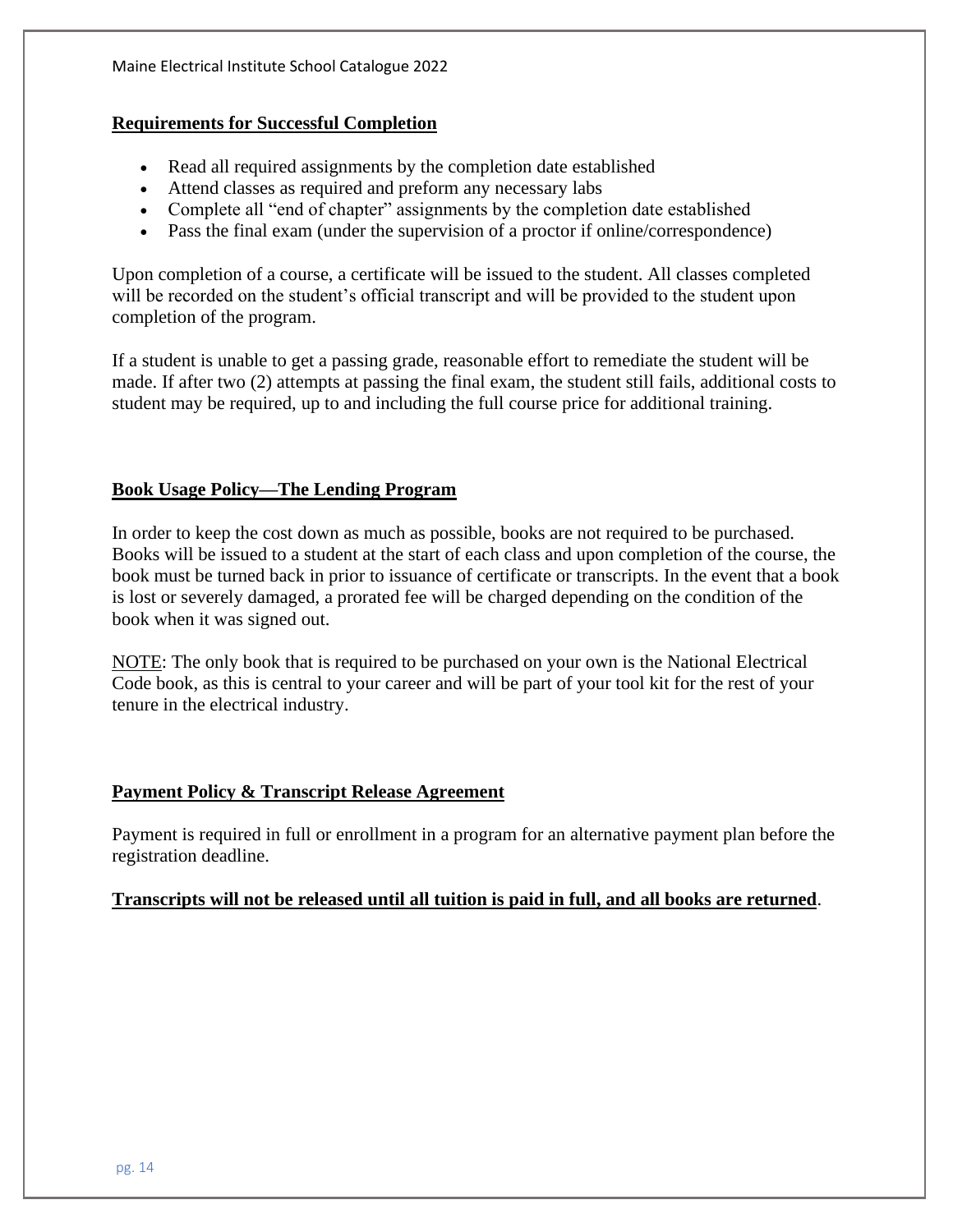Maine Electrical Institute School Catalogue 2022

### **Payment Options—In-Class or Livestream**

OPTION #1: PAID IN FULL: \$6,000 if paid in full before the program starts. This price includes 3 electives which may be distance or in-class depending on the electives chosen.

OPTION #2: SPLIT PAYMENT: \$7,000 total. If full payment cannot be made, the student may pay \$3,500 at the time of enrollment and the second half (\$3,500) by February 1, prior to the start of the second school year.

Individual Courses: Any 45-hour course can be purchased as a stand-alone course for \$500. 15- & 20-hour individual course prices are based on the subject matter and class materials required.

### **Payment Option—Self-Paced Learning**

OPTION #1: Year One Only PAID IN FULL: \$2,250. This includes 6 classes.

OPTION #2: Two-Year Program PAID IN FULL: \$4,200 if paid in full before the program starts. \*Note: There are some electives which are only offered in the classroom, so if those are chosen, the pricing will increase.

OPTION #3: Two-Year Program Split-Payment: \$4,500 in total. If enrolled in both years of the program, but full payment cannot be made, the student may pay \$2,250 at the time of enrollment and the second half (\$2,250 1 year from the date of enrollment in the program). \*Note: There are some electives which are only offered in the classroom, so if those are chosen, the pricing will increase.

Individual Courses: Any core class can be purchased as a stand-alone course for \$400. (Except the Intro to the NEC, which is \$275.)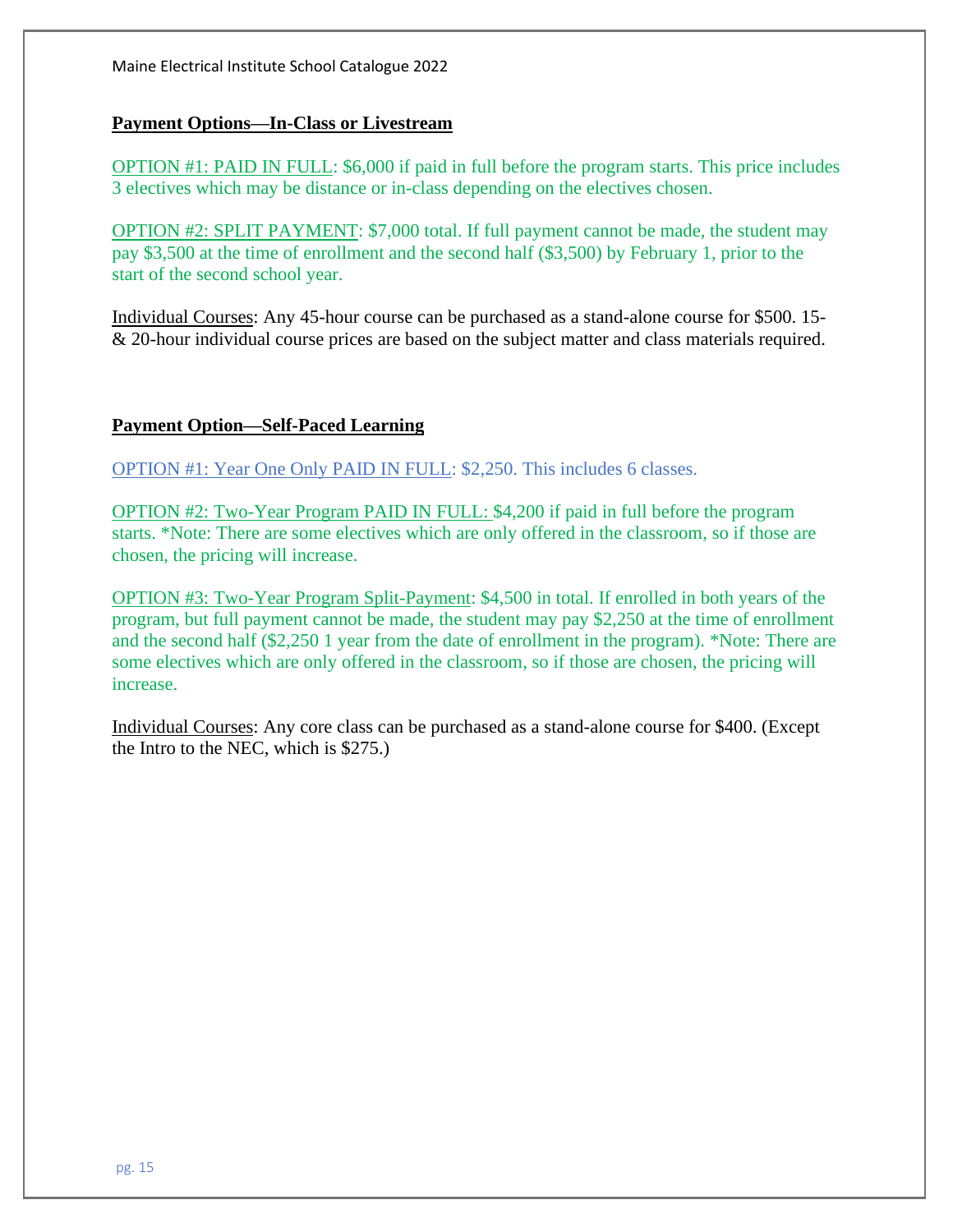## **Refund Policy**

## In-Class or Livestream

Individual Classes - Students who cancel their enrollment with the school within ten (10) business days of original date of enrollment are entitled to a refund of tuition and fees paid except a 30% cancellation charge based on the price of the course or program enrolled in, or \$150—whichever is smaller. Students who withdraw after ten (10) business days, but before commencement of classes, are entitled to a refund of tuition and fees paid except a 40% cancellation charge based on the price of the course or program enrolled in, or \$250—whichever is smaller. In the case of students withdrawing after classes begin, no refund is available.

Full Program Students (Two-Year Program) - Students who cancel their enrollment with the school within ten (10) business days of original date of enrollment are entitled to a refund of tuition and fees paid except a 30% cancellation charge based on the price of the course or program enrolled in, or \$150—whichever is smaller. Students who withdraw after ten (10) business days, but before commencement of classes, are entitled to a refund of tuition and fees paid except 15% of the yearly program cost. In the case of students withdrawing after classes begin, no refund will be issued for that year's tuition. If a student withdraws in the first year of a two-year program, the second year of the program will be refunded, but the first year of tuition is not refunded.

NOTE: In ALL cases, any books or other resources that have been provided by the Maine Electrical Institute must be returned before any refund will be issued.

### Self-Paced Learning

Individual Classes - Students who cancel their enrollment with the school within five (5) business days of original date of enrollment AND HAVE NOT YET BEGUN THEIR COURSE OF STUDY are entitled to a refund of tuition and fees paid except a 30% cancellation charge based on the price of the course or program enrolled in, or \$150—whichever is smaller. Students who withdraw after beginning their course of study, will receive no refund for any classes they have begun. Classes that have not been started are subject to a 30% cancellation charge based on the price of the course or program enrolled in.

Full Program Students (One Year Only or Two-Year Program) - Students who cancel their enrollment with the school within five (5) business days of original date of enrollment AND HAVE NOT YET BEGUN THEIR COURSE OF STUDY are entitled to a refund of tuition and fees paid except a 30% cancellation charge based on the price of the program enrolled in, or \$250—whichever is smaller. Students who withdraw after beginning their course of study, will receive no refund for any classes they have begun. Students who have been enrolled in a program beyond 30 days are not entitled to any refund, regardless of the progress or lack thereof.

NOTE: In ALL cases, any books or other resources that have been provided by the Maine Electrical Institute must be returned before any refund will be issued.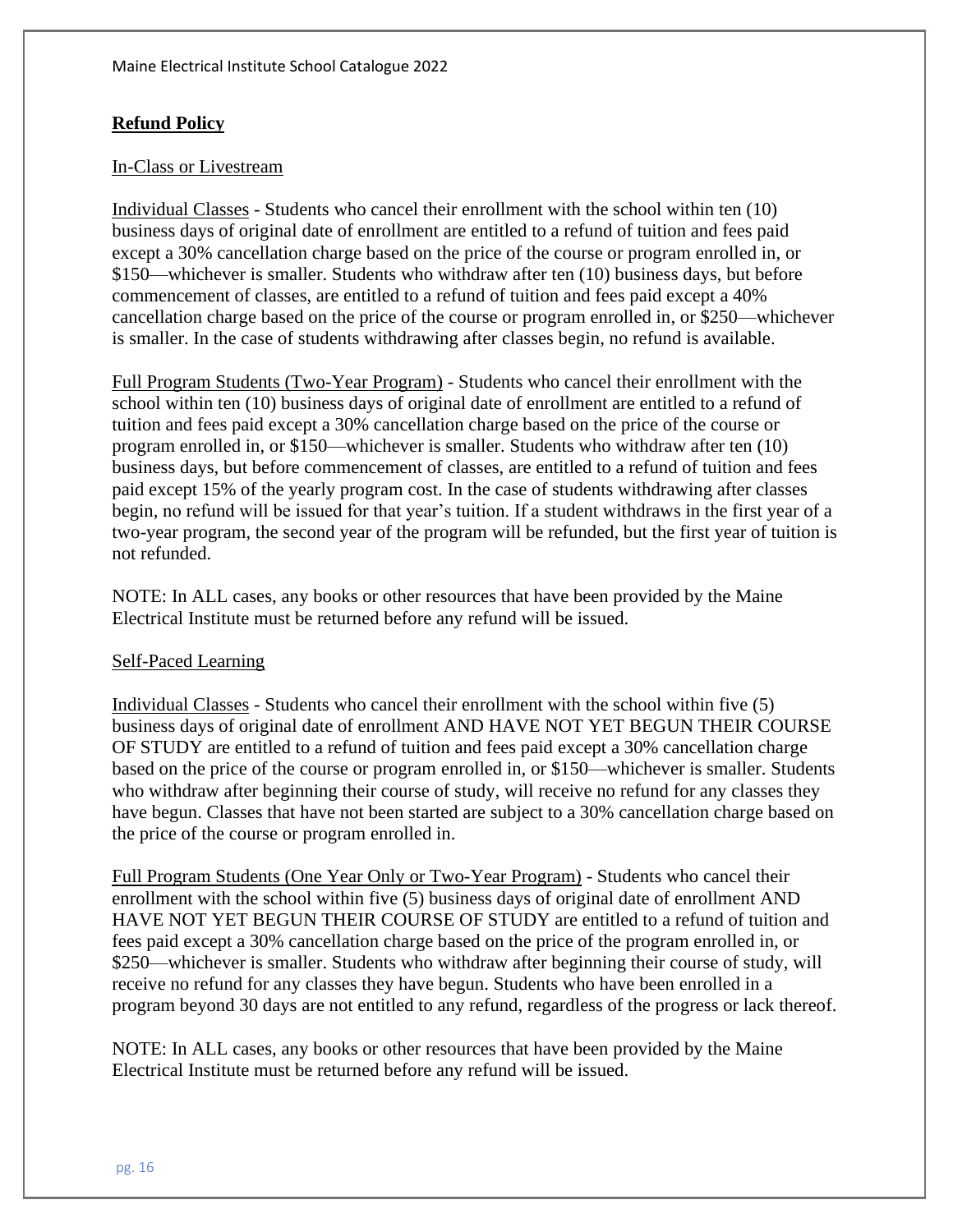## **POLICIES FOR SELF-PACED STUDENTS**

In addition to the General Policies for all students, the following policies also apply to students using Self-Paced course instruction:

## **Required Progress:**

Students enrolled in an individual self-paced class, must finish at least the course within four months to remain in active status. Students who do not show this rate of progress will be placed on an Inactive roster and a 10% administrative fee will be applied if the student desires to finish the course after that time. If placed on Inactive status, books must be returned to the school.

Students who are enrolled in the One or Two-Year program must complete at least the first six courses within a two-year time frame to remain in active status. Students who do not show this rate of progress, will be placed on an Inactive roster and a 10% administrative fee will be applied if the student desires to finish the course after that time. If placed on Inactive status, books must be returned to the school.

#### **Proctored Exams:**

Students who are enrolled in Self-Paced classes can either arrange to take their final exams at the M.E.I. facility or will need to arrange an approved proctor prior to the time of the final exam. If a proctored exam is necessary, you will be given the additional instructions and requirements for such arrangements. The proctor agreement form must be completed and returned to M.E.I. prior to the start of the first exam.

Exams are considered open note exams (not open book) and the grade will represent 60% of the class grade. If a class allows for open book, it will be stated in the course syllabus for that specific course.

### **Minimum Completion Times for Self-Paced Students:**

To ensure that students are employing good study habits (and not just searching for answers), a minimum of 30 days are required to pass from the time of enrollment to the time of a proctored exam. This will ensure that at least the minimum required time is spent in each course of study.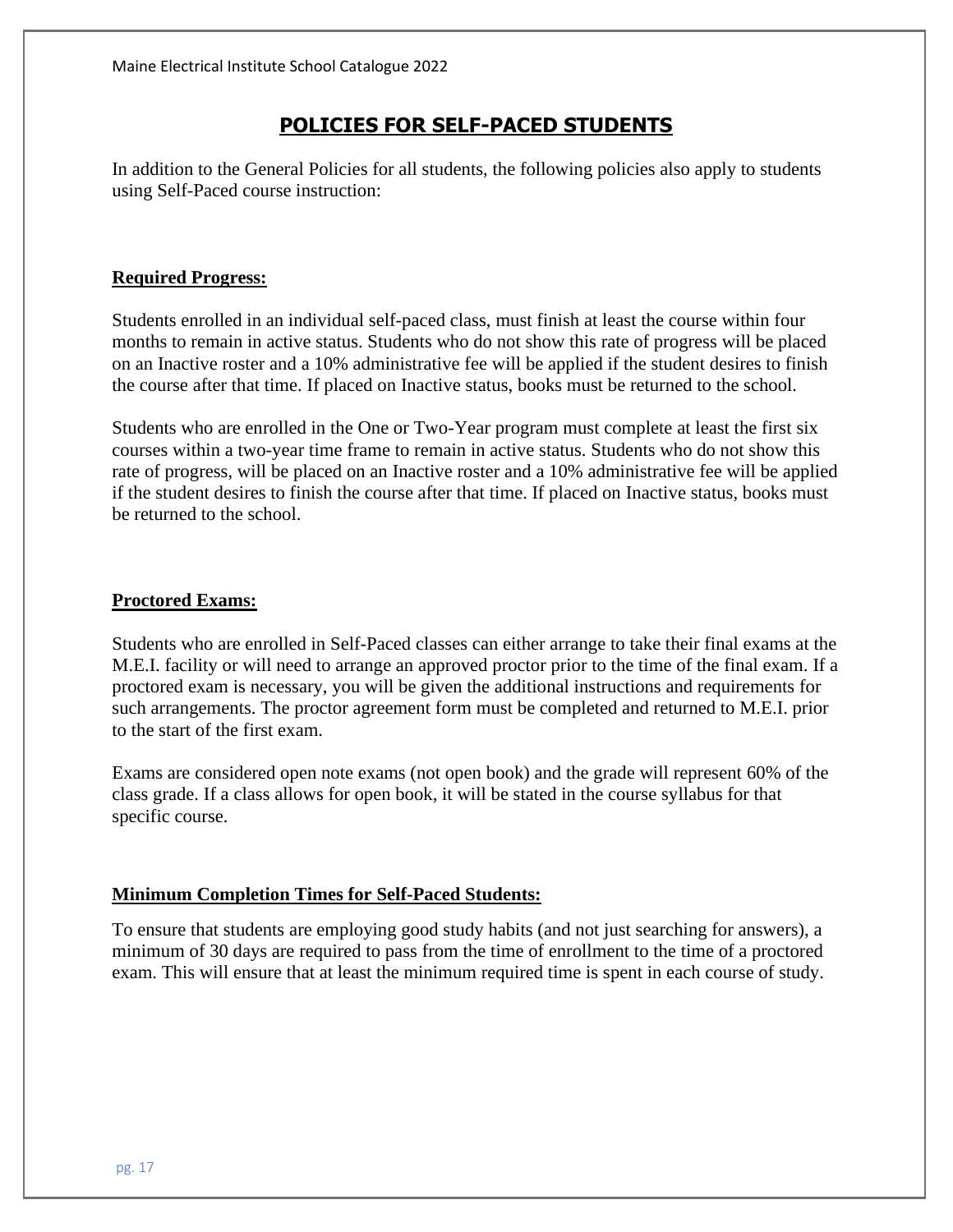## **IN-CLASS (OR LIVESTREAM) POLICIES**

#### **Postponement of Start Date**

If a course is postponed for any reason, the course will be extended on the back end of the program schedule.

Each class has a student minimum in order to begin the class. If the student minimum has not been reached within one week of the start date, M.E.I. reserves the right to postpone the class until the minimum student threshold is met. If the new dates of the class are not acceptable to the students currently enrolled, either another date will be offered in which the student can attend, or a full refund will be issued.

#### **Enrollment Period**

Enrollment into a full In-Class/Livestream Two-Year Program follows the traditional school year, starting in September and ending late June. Enrollment into a program closes 10 business days before school starts. Late applications may be accepted if there is still room, but special arrangements may be needed.

### **Closure & School Cancellation Policy**

When an unexpected closure occurs due to extraordinary conditions such as inclement weather, students will be notified as soon as possible by phone, text, and/or email. Morning class cancellations will be announced by 6am. Afternoon/evening classes will be announced by noon of that day. Students must check their messages to stay up to date. Classes are not held on the following:

Memorial Day, Independence Day, Labor Day, the week of Thanksgiving, and the weeks of Christmas and New Year's Day.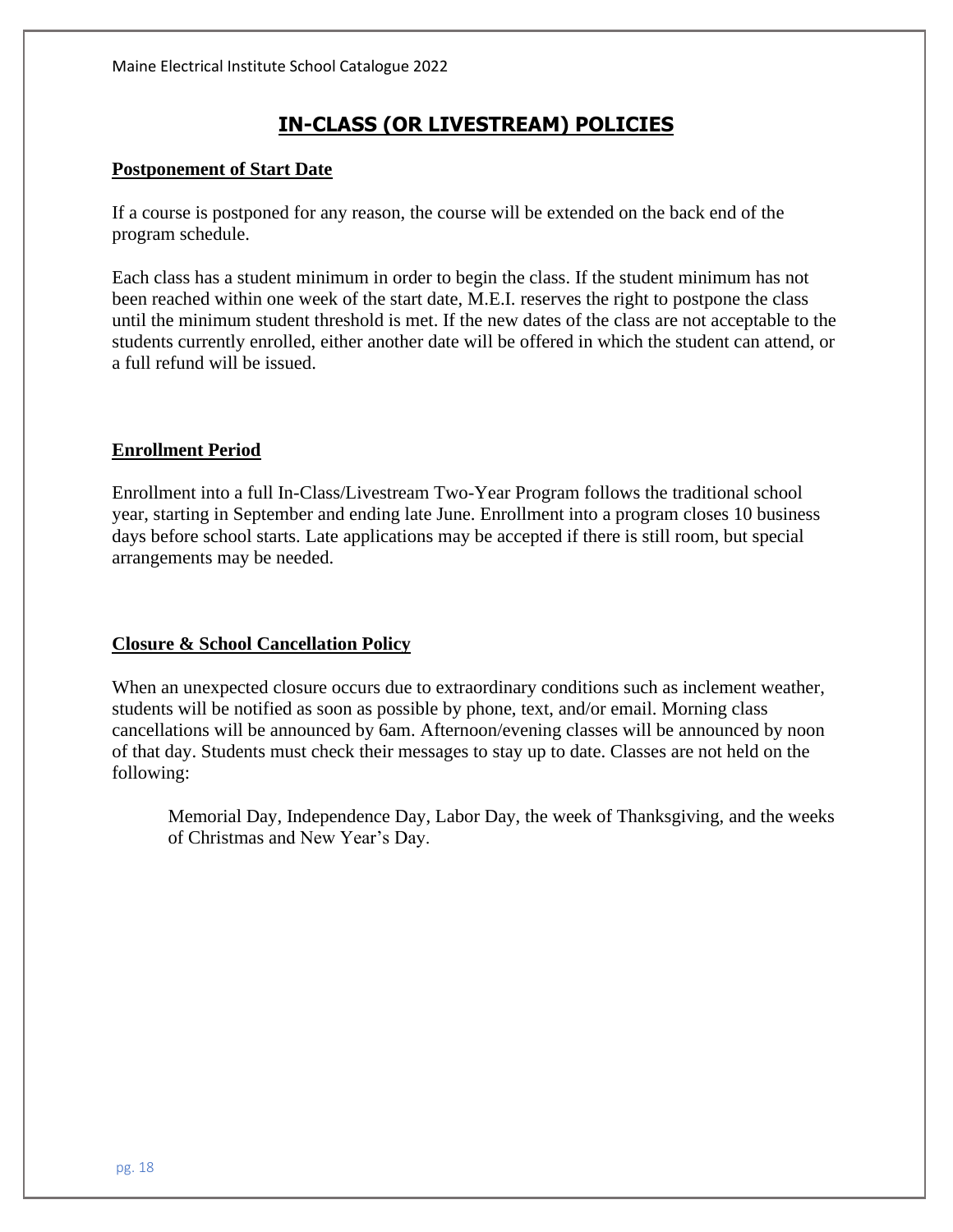#### **Attendance Requirements**

Students are expected to arrive on time for class with proper materials. An overall attendance rate of at least 85% is required. Instructors may request your withdrawal from a course or program if absences or tardiness exceed 70%.

Each time a student is absent, five (5) points will be deducted from your final grade.

Students who are unable to continue classes for medical reasons or severe personal problems will be required to take a leave of absence until they are able to return to class. Proper documentation will be required to substantiate a student's withdrawal.

If a student is absent and M.E.I. has video instruction available for the course, the instructor may require the student to review the video content to receive credit for attendance in the course.

Class will begin PROMPTLY at the posted times. Arrival to class prior to start time is required. We are training trade professionals whom customers expect to arrive on time. As such, we expect you to practice that while in school. Students who are tardy will receive a two (2) point deduction off their final grade for each instance of tardiness. Three accumulative tardys for one course will equal an absence and be treated as such.

#### **Tools Required**

Portions of certain classes will be lab work. You must bring your hand-tools each class session to participate and receive credit for completing the lesson. See "Required Hand Tools" list in the addendum and the list of classes that these will be required for. Not all classes are labs, so depending on your course selection, you may or may not need these tools.

#### **Books Required**

Many of the classes require you to bring your books to class. Do not show up without your books as this will not only hinder your learning, it will hinder the class as a whole.